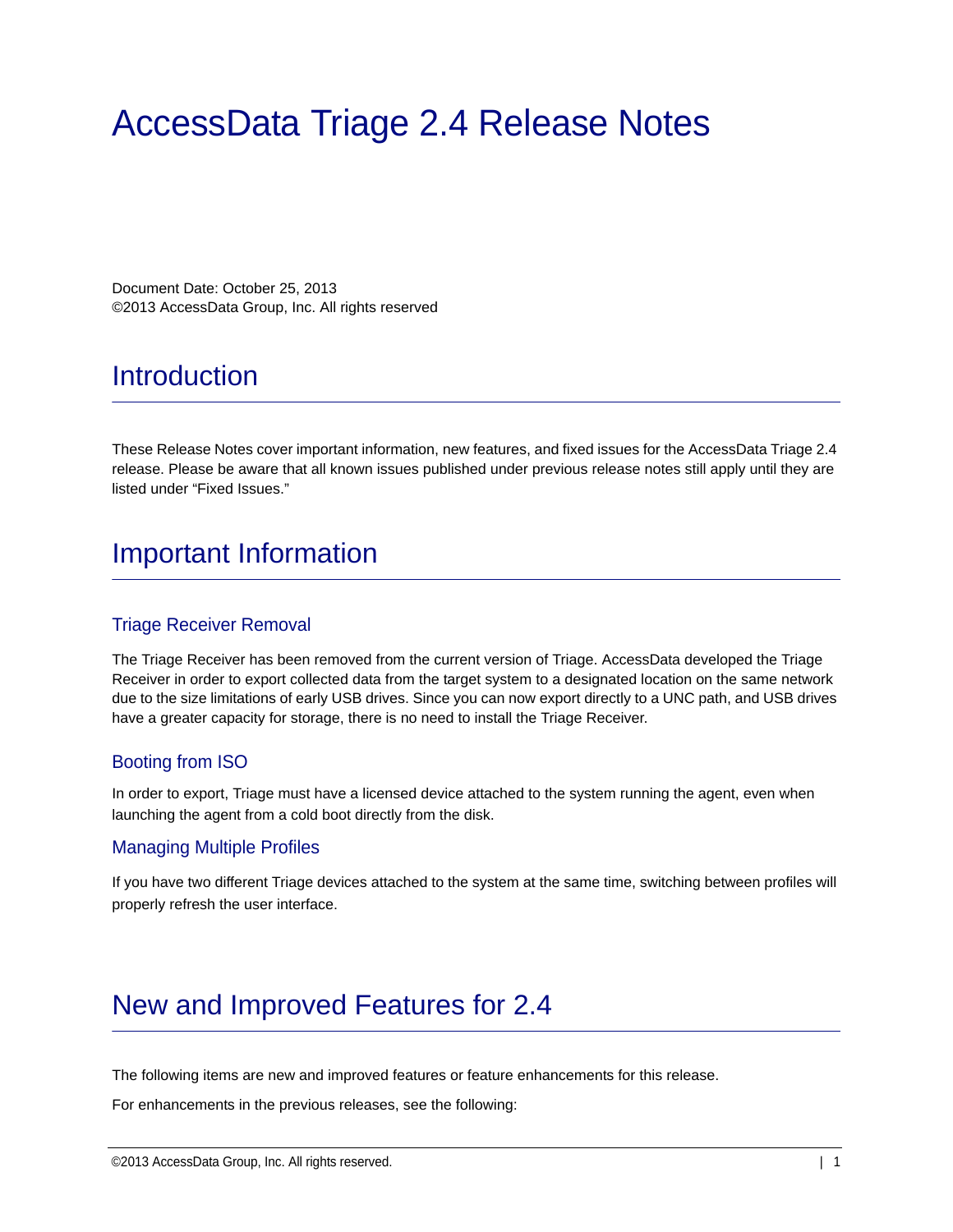[New and Improved Features for 2.3 \(page 4\)](#page-3-0) [New and Improved Features for 2.2 \(page 10\)](#page-9-0) [New and Improved Features for 2.1 \(page 13\)](#page-12-0) [New and Improved Features for 2.0 \(page 16\)](#page-15-0)

# **Data Collection**

#### New Mobile Phone Profiles

You can now collect mobile phone data from a target computer with pre-defined mobile profiles. The following profiles are now available:

- Blackberry backup files Allows you to collect from backup files associated with Blackberry devices.
- iDevice backup Allows you to collect data from backup files associated with Apple products that use the "i" prefix in the product name, such as iPhone, iPod, and iPad.
- iOS pairing records Allows you to collect files that will allow you to unlock the device using Mobile Phone Examiner Plus (MPE+).

**Note:** You can add more than one mobile phone profile to a device for collecting.

#### Enhanced Path Filters

Enhanced file path filtering allows you to locate evidence more quickly and easily. With the enhanced file path filters, you can:

- Search for a specific file using 'Filename' criteria.
- Search a specific path for a specific file by combining 'Filename' and 'Path' criteria. For example, you can search for the path com.apple.finder.plist in every user's Preference's file and isolate one PLIST file from the evidence.

#### Faster Loading Time

The Triage Agent's load time has decreased significantly.

#### User Interface Enhancements

New enhancements to the Triage interface provide greater usability. These changes include:

- A new column to the 'Restrict collection by user' list view on the *Profile* tab in Triage Agent's interface that shows the association between users and the system drive.
- The *Queue for Export* dialog (for exporting evidence manually) was streamlined and made more userfriendly.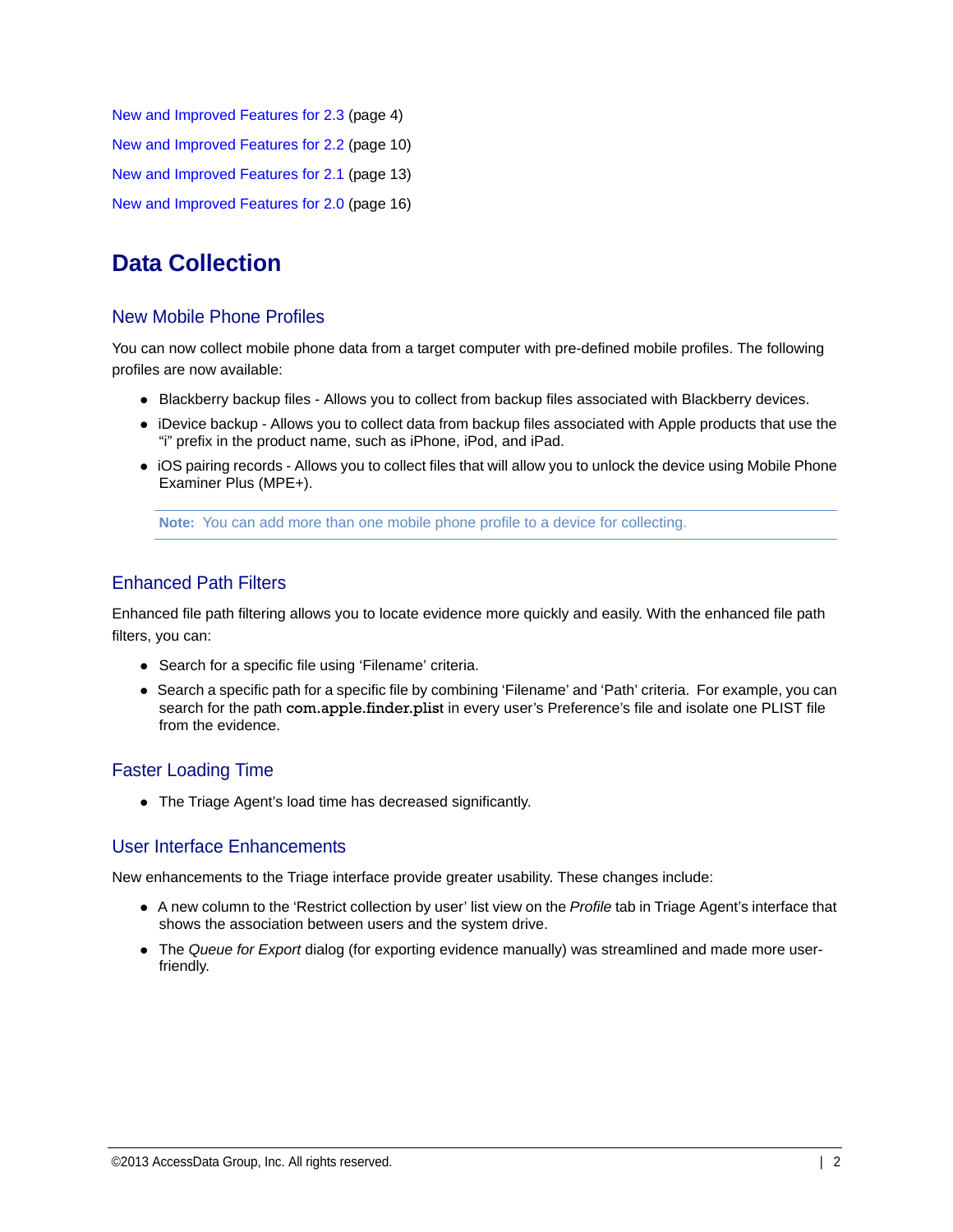# Fixed Issues for 2.4

The following issues have been resolved for this release. For fixed issues in the previous 2.x releases, see the following:

[Fixed Issues for 2.3 \(page 5\)](#page-4-0)

[Fixed Issues for 2.0 \(page 18\)](#page-17-0)

[Fixed Issues for 2.1 \(page 14\)](#page-13-0)

## **Data Collection**

- The US Passport RegEx group now has a description attached to the group. (29864)
- There is no longer a 99 file segment limit for E01 and S01 files. (31973)
- Fixed the issue where the Triage agent was not displaying a drive that was mounted by FTK Imager. (17402)
- Fixed the issue where a memory warning occurred when calculating the size of an AD1 file in the Agent. (32348)
- The text of a document viewed in Natural view appears fully without truncation. (29375)
- You can now create images of CD/DVD drives. In previous versions of Triage, these images were corrupted. (15696)

#### **Review**

You can now delete collections after they have been reviewed. (17589)

# Comments?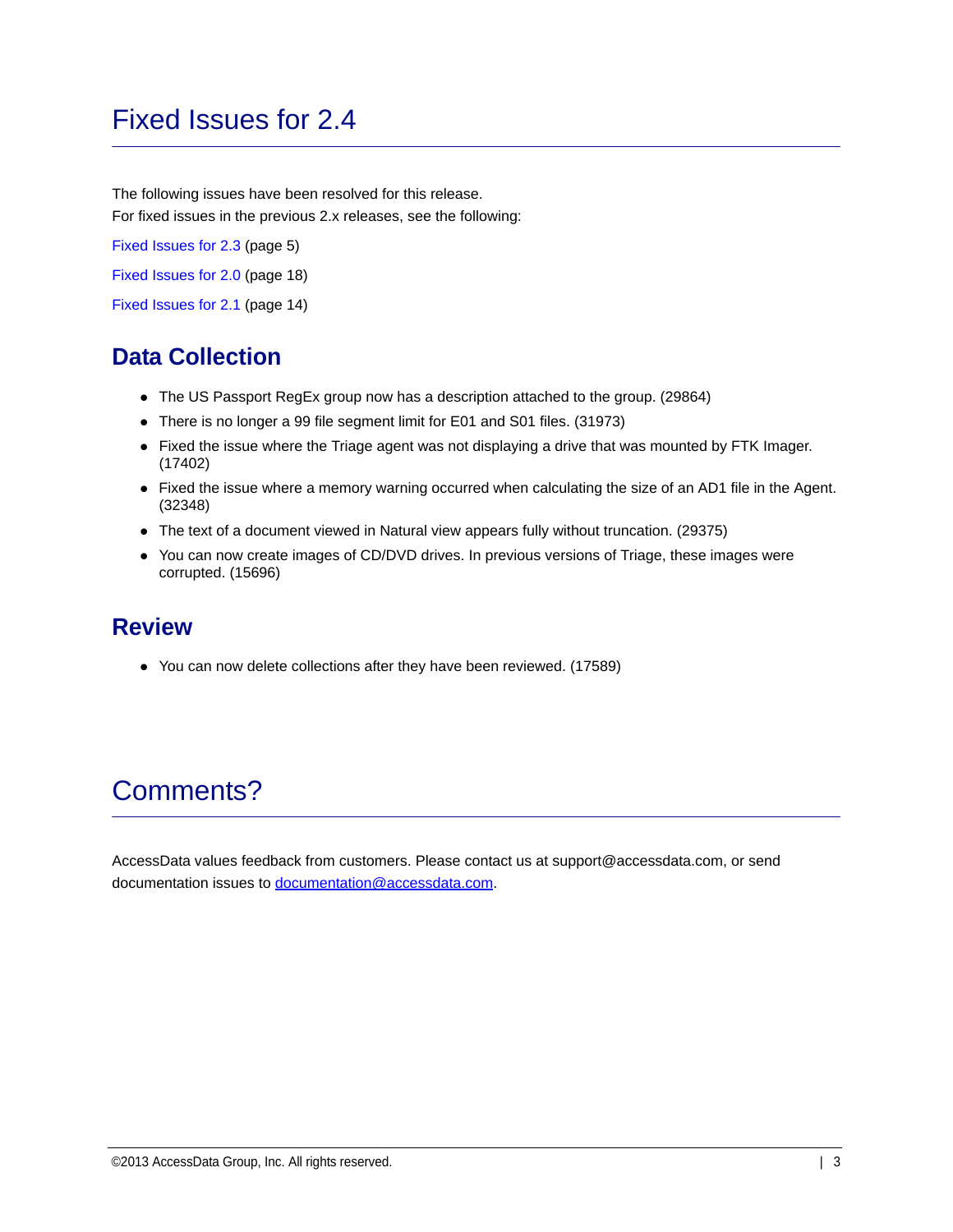# AccessData Triage 2.3 Release Notes

Document Date: August 26, 2013 ©2013 AccessData Group, Inc. All rights reserved

## **Introduction**

These Release Notes cover important information, new features, and fixed issues for the AccessData Triage 2.3 release. Please be aware that all known issues published under previous release notes still apply until they are listed under "Fixed Issues."

## <span id="page-3-0"></span>New and Improved Features for 2.3

The following items are new and improved features or feature enhancements for this release.

For enhancements in the previous releases, see the following:

[New and Improved Features for 2.2 \(page 10\)](#page-9-0)

[New and Improved Features for 2.1 \(page 13\)](#page-12-0)

[New and Improved Features for 2.0 \(page 16\)](#page-15-0)

#### **General**

#### Chinese Language Support

You can use Triage with a Chinese (Simplified) language interface. The Triage Admin and Receiver can be used directly with a Chinese language interface, and field agents may choose which language the user interface displays in when collecting. To use Triage with the Chinese language interface, click the *Language Selector* button in the *Autorun* menu. Install and run the Language Selector utility before installing the main program.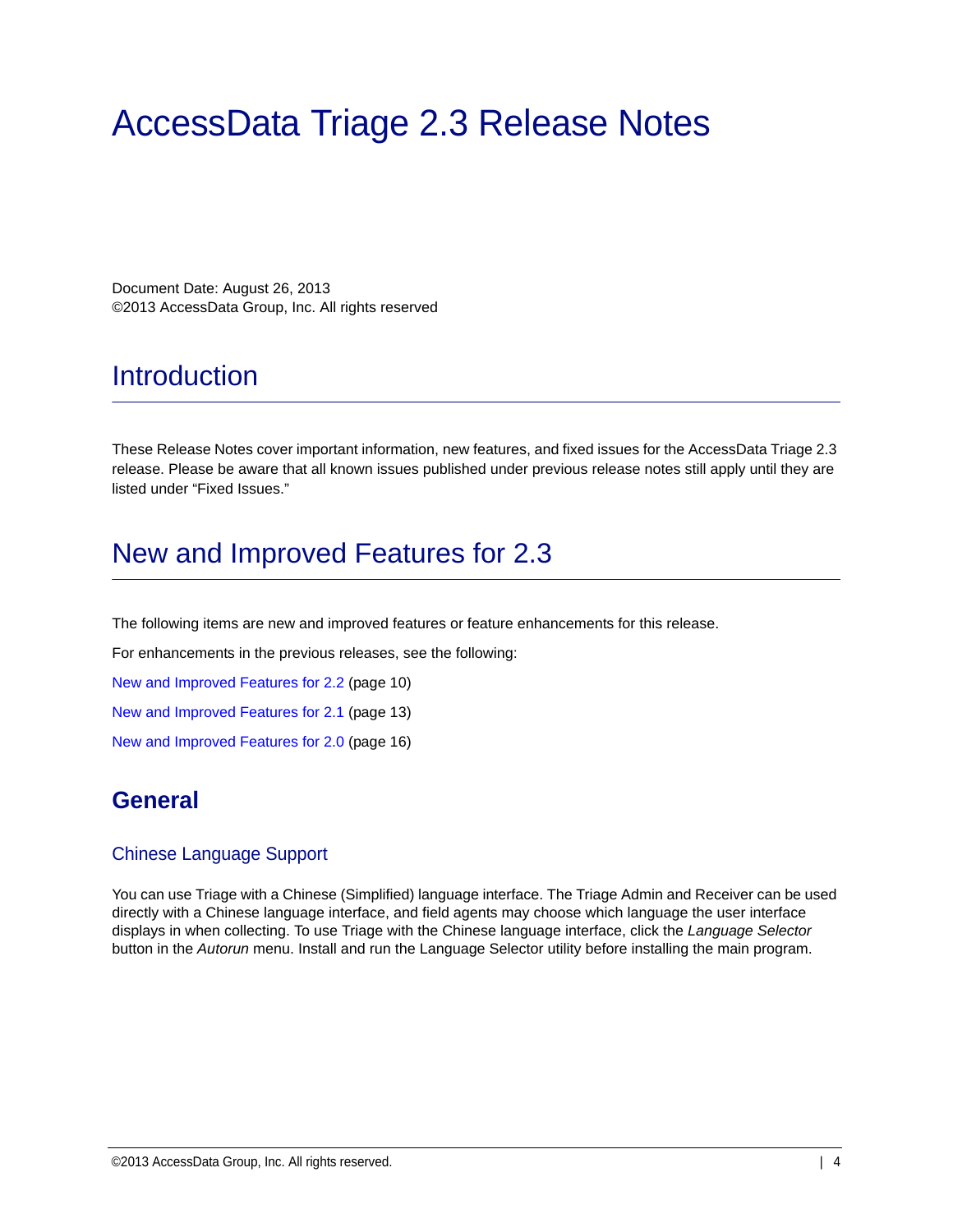### **Data Collection**

#### Custom Path Filtering

Custom path filtering for Macintosh OS has been improved.

#### **Search**

You now have the ability to use a non-standard alphabet character as a search term. You can search using characters from languages such as Chinese, Japanese, Arabic, and Welsh.

# <span id="page-4-0"></span>Fixed Issues for 2.3

The following issues have been resolved for this release. For fixed issues in the previous 2.x releases, see the following:

[Fixed Issues for 2.0 \(page 18\)](#page-17-0)

[Fixed Issues for 2.1 \(page 14\)](#page-13-0)

#### **General**

• Fixed the issue where the client count would drop to zero on the dongle if the user refreshed his or her license dongle twice. (15160)

#### **Data Collection**

• Fixed the issue where Triage would crash when attempting to collect routing tables from a system that was disconnected from the network. (20601)

# Known Issues for 2.3

The following are known issues for this release:

For known issues found in the previous 2.x releases, see the following:

[Known Issues for 2.0 \(page 19\)](#page-18-0)

[Known Issues for 2.1 \(page 15\)](#page-14-0)

#### **General**

When selecting Chinese in the Language Selector utility, the user interface will not show that Triage is one of the products supported. This will not prevent the Language Selector from translating the Triage interface.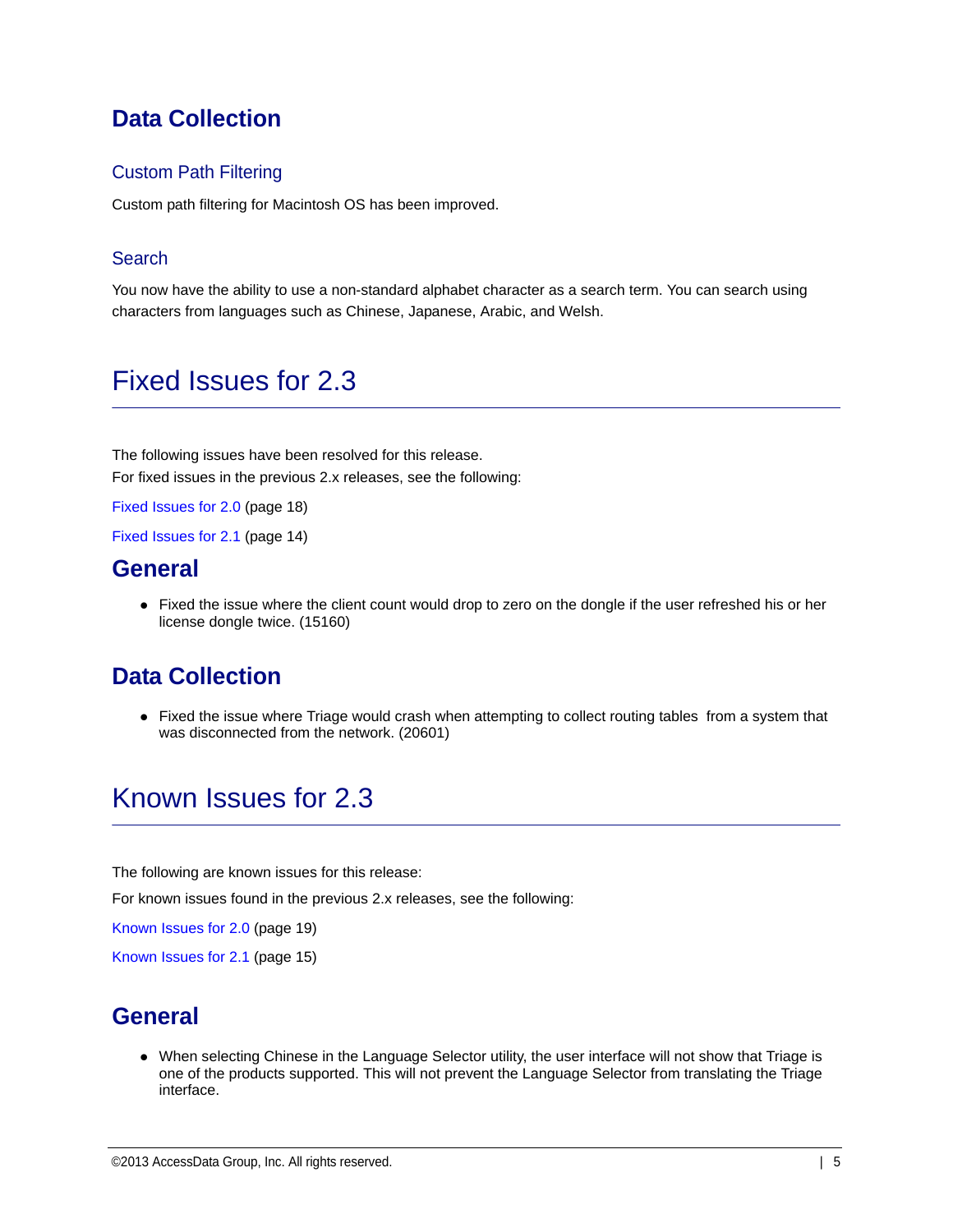### **Data Collection**

- The Triage agent cannot display a drive that is mounted by FTK Imager. **Workaround:** In the Browse System option, you can manually add the drive that has been mounted by Imager. (17402)
- If you attempt to perform a cold boot collection of a target machine using the Triage ISO and do not provide a Triage device with an associated profile, the option to add an export path will display an error and you will not be able to export a collection. (26740)

# Comments?

.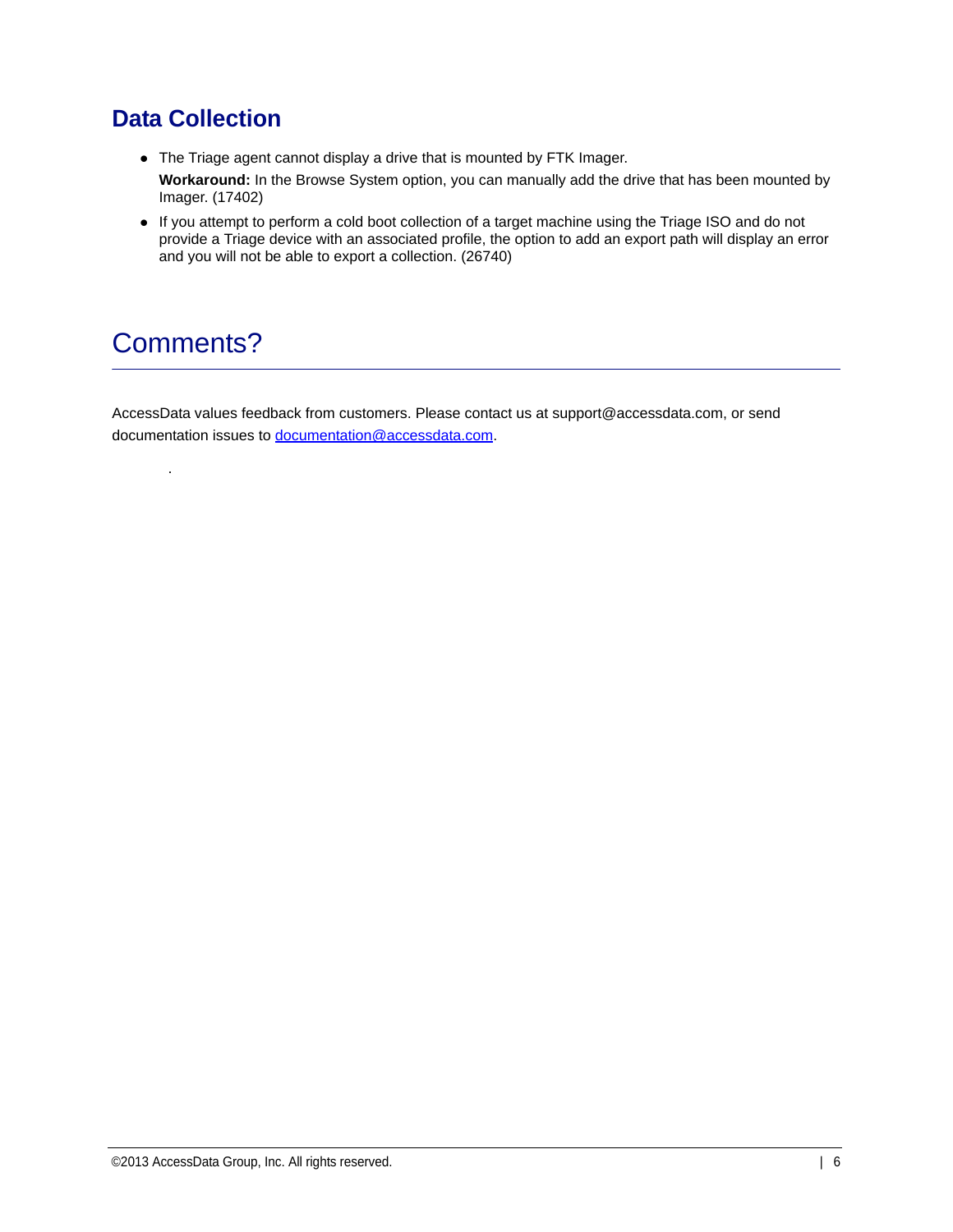# AccessData Triage 2.2.1 Release Notes

Document Date: June 28, 2013 ©2013 AccessData Group, Inc. All rights reserved

# **Introduction**

These Release Notes cover important information, new features, and bug fixes for the AccessData Triage 2.2.1 release. Please be aware that all known issues published under previous release notes still apply until they are listed under "Fixed Issues."

# New and Improved Features for 2.2.1

The following items are new and improved features, or feature enhancements for this release.

For enhancements in the previous releases, see the following:

[New and Improved Features for 2.2 \(page 10\)](#page-9-0)

[New and Improved Features for 2.1 \(page 13\)](#page-12-0)

[New and Improved Features for 2.0 \(page 16\)](#page-15-0)

### **General**

#### User Interface Changes

Triage's user interface has been modified to make creating collection devices easier and the system more intuitive to use.

### **Data Collection**

#### Predefined Custom Profiles

Triage now comes with predefined custom profiles. You can select one or more predefined custom profile to apply to your collection device. These custom profiles can be edited and copied, and you can import and export the custom profiles. Available custom profiles include: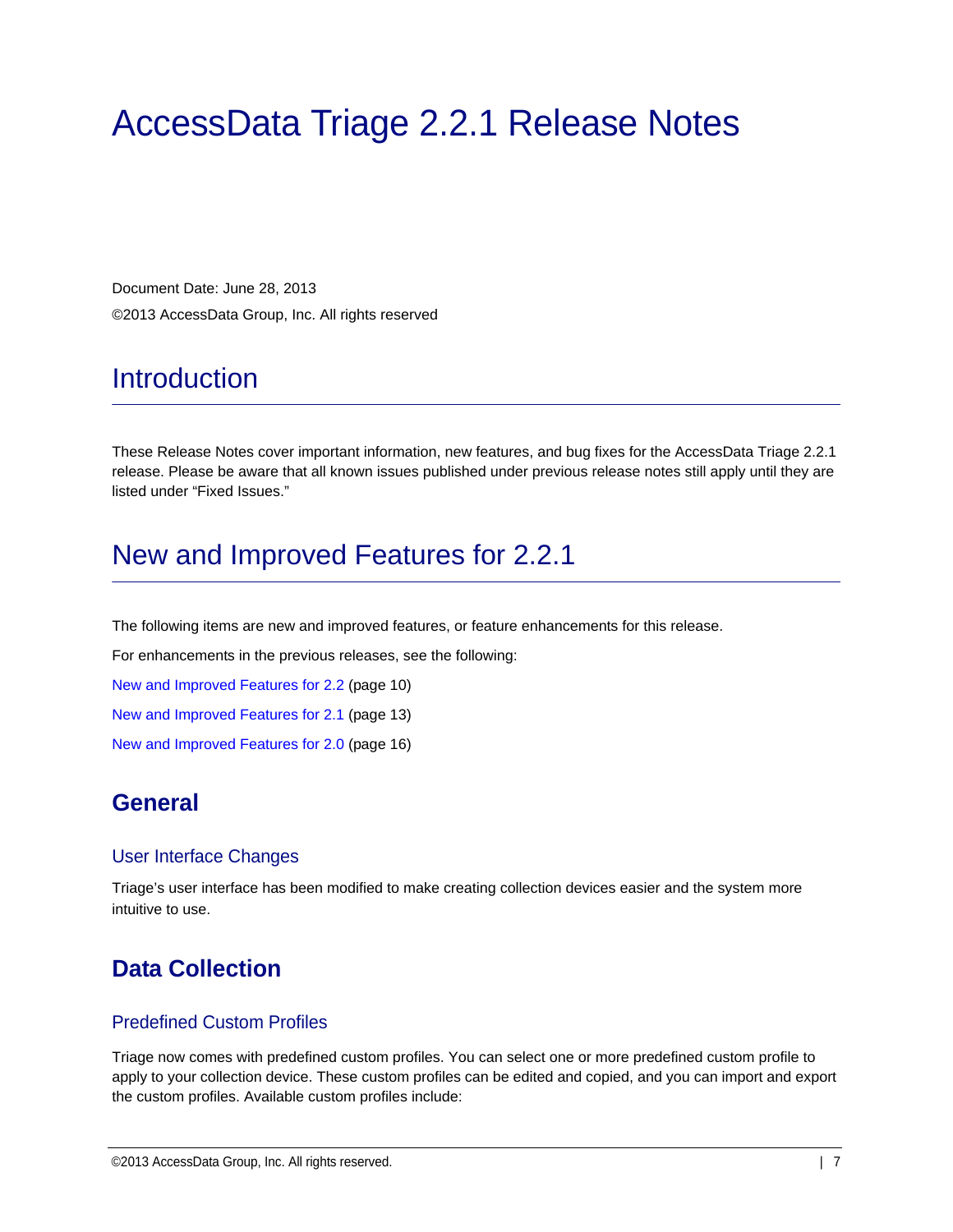- Browser Artifacts: Capture Chrome, Firefox, and Internet Explorer artifacts.
- Clipboard and Screenshots: Capture any clipboard information and screenshots of all open windows. This is a live action.
- Created in the last week: Searches for files created in the last week.
- Encryption tools: Search for common encryption tools by keyword.
- Modified in the last week: Searches for files modified in the last week.
- Desktop Files: List of all files on any desktop.
- Documents: Searches for common document files, including DOC, DOCX, WPD, and ODT.
- Email All: Searches for common email files, including DBS, Mbox, PST This does not collect OST files.
- Outlook Email: Searches for all PST and OST files.
- Incident Response Quick Triage: Captures processes, network connections, IP addresses, DNS cache, and routing tables. This is a live action.
- Live System Info: Grab live system information, including DNS caches, remote shares, IP address, screenshots, USB devices, and user accounts.
- Mac or Linux Artifacts: Uses the Mac or Linux Bash history, Log and ETC filters.
- Network Info: Collects network information, including Domain System, Network Adapters, Routing Tables, ARP Tables, and IP Addresses.
- Pictures only: Searches for JPG, JPEG, BMP, PNG, TIF, GIF, PIC, and ICO.
- RAM and Pagefile Capture: Captures RAM and pagefile. This is a live action.
- Recents (LNK) Files. Captures a copy of the LNK files for recent files.
- Software Info: Lists Acrobat history, applications usage, installed software, manually launched apps, Microsoft Management usage, and Startup programs.
- Thumbs DB: Searches for all DB files.
- USB Device information: Captures information about any USB device previously plugged into the system.
- US Passport: A Regular Expression (RegEx) which searches for a 9 digit number.
- User Info: Collects owner information and SAM accounts.
- Video Files: Searches for common video files, including MP4 and AVI.
- Windows Artifacts: Lists all desktop items, LNK files and collect registry files.
- Windows EDB files: Collects all EDB files.
- Wiping Programs: Searches for common wiping programs by keyword search.

#### Predefined Custom Filters

Triage now comes with predefined custom filters. You can save a predefined custom filter to a profile. Custom filters can be edited, copied, imported, and exported. When you save changes to a custom filter, the interface will let other users know that the filter has been modified. Available custom filters include:

- Wiping Programs: Searches for names of common wiping programs.
- Encryption tools: Searches for names of common encryption programs.
- Common Video Files: Searches for common video files, including MP4 and AVI.
- Created in the last week: Searches for files created in the last week.
- Modified in the last week: Searches for files modified in the last week.
- Documents: Searches for common document files, including DOC, DOCX, WPD, and ODT.
- EDB files: Searches for all EDB files.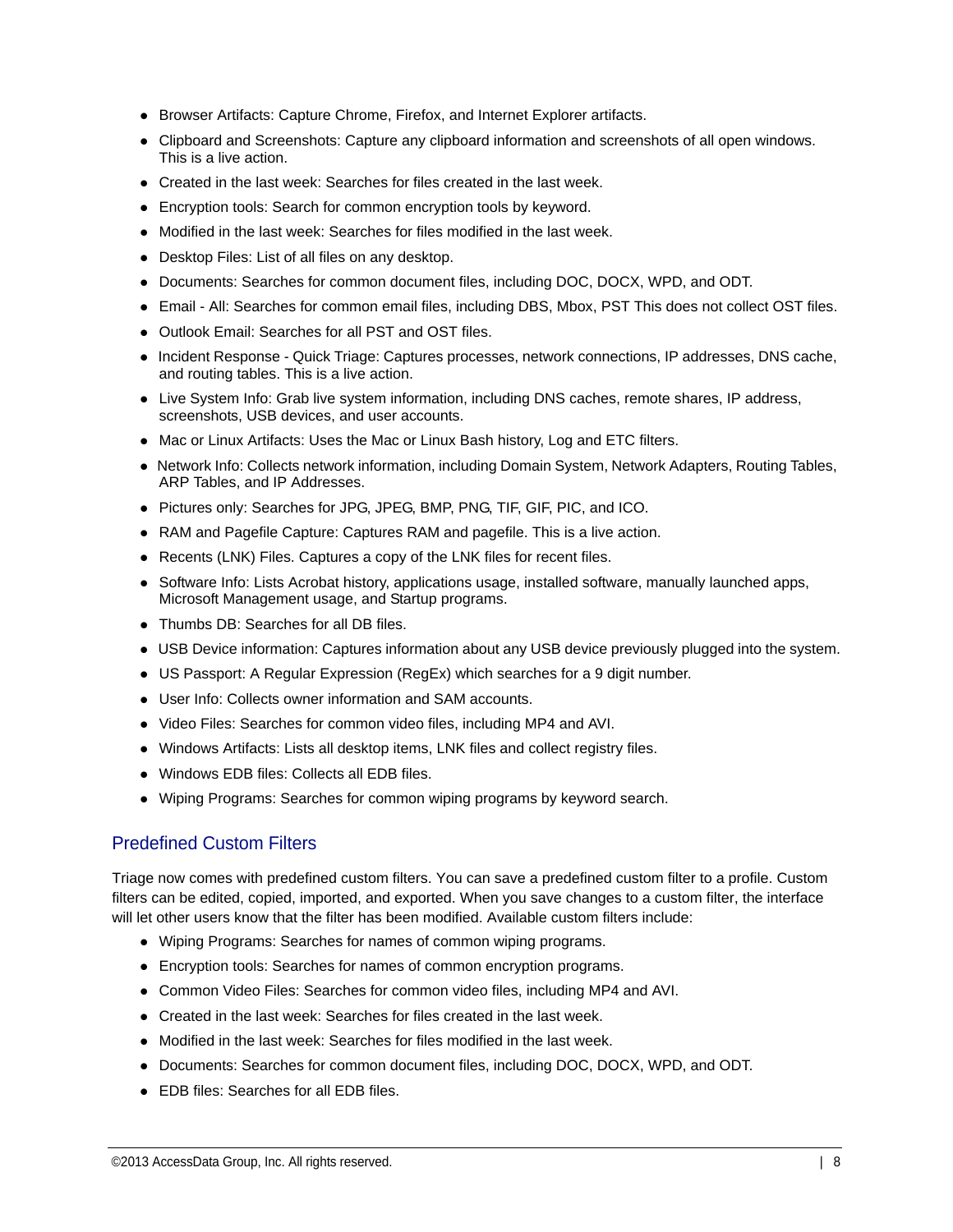- Email Common file: Searches for common email files, including DBS, Mbox, and PST. This filter does not search for OST files.
- Outlook Mail: Searches for all PST and OST files.
- Mac or Linux Bash History: Collects all .bash\_history files.
- Mac or Linux Log files: Collects all /log files.
- Mac or Linux ETC files: Collects all /etc files.
- Pictures only: Searches for JPG, JPEG, BMP, PNG, TIF, GIF, PIC, and ICO.
- Thumbs DB: Searches for all DB files.
- US Passport: A regular expression (RegEx) that searches for a nine digit number.

#### Paths as Filters

You can now add a custom absolute path as a filter when doing a custom file search. This allows you to collect files that are in subfolders. For example, if you were collecting from a system with a top level folder named photos, with subfolders named utah, colorado, and new mexico, you could collect the whole folder by defining photos in the custom file filter. Or, if you want to collect only files from the new mexico folder, you could define the path as photos/new mexico in the custom file filter. This filter would only collect files from the new mexico subfolder.

# Comments?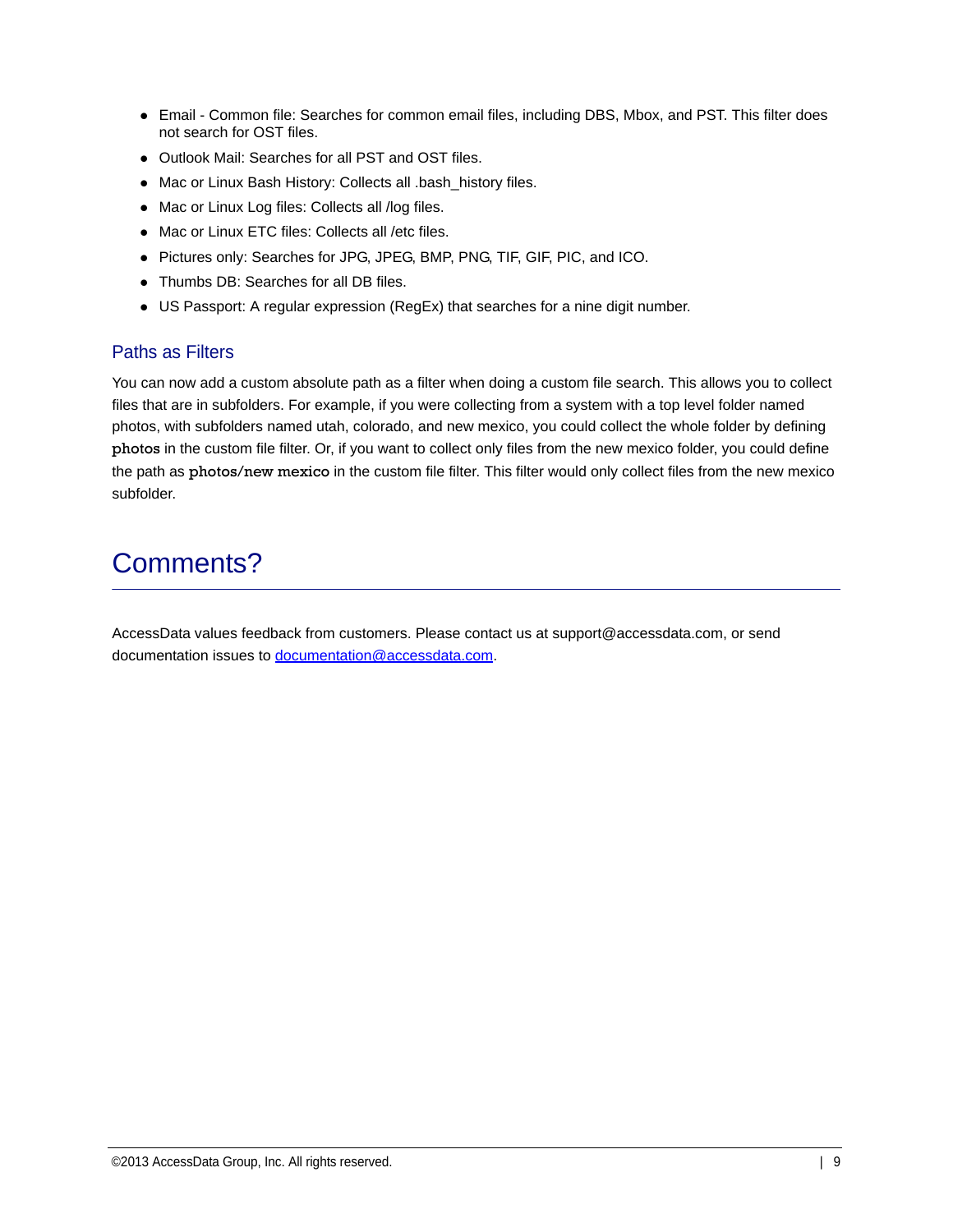# AccessData Triage 2.2 Release Notes

Document Date: March 29, 2013 ©2013 AccessData Group, LLC All rights reserved

# **Introduction**

These Release Notes cover important information, new features, and bug fixes for the AccessData Triage 2.2. release. Please be aware that all known issues published under previous release notes still apply until they are listed under "Fixed Issues."

# <span id="page-9-0"></span>New and Improved Features for 2.2

The following items are new and improved features, or feature enhancements for this release.

For enhancements in the previous releases, see the following:

[New and Improved Features for 2.1 \(page 13\)](#page-12-0)

[New and Improved Features for 2.0 \(page 16\)](#page-15-0)

### **Configuration**

#### FTK Imager Support

Triage can now import FTK Imager generated hash lists and use them as hash groups. (6986)

#### Predefined RegEx Groups

Triage now comes with predefined regular expression (RegEx) groups. You can add RegEx groups when building custom filters. RegEx groups cannot be edited or deleted, but they can be copied and modified. Available predefined RegEx groups include:

- Credit card groups and credit card receipts. There are also groups for specific types of credit cards, such as American Express, Discover, MasterCard, and Visa.
- Domain name groups. In addition to a group for all domain names, there are specific groups for .com, .edu, .gov, .info, .museum, .net, .org, and .tv.
- Email groups. These groups include .com, .edu, .gov, .net, .org, and SMTP signatures.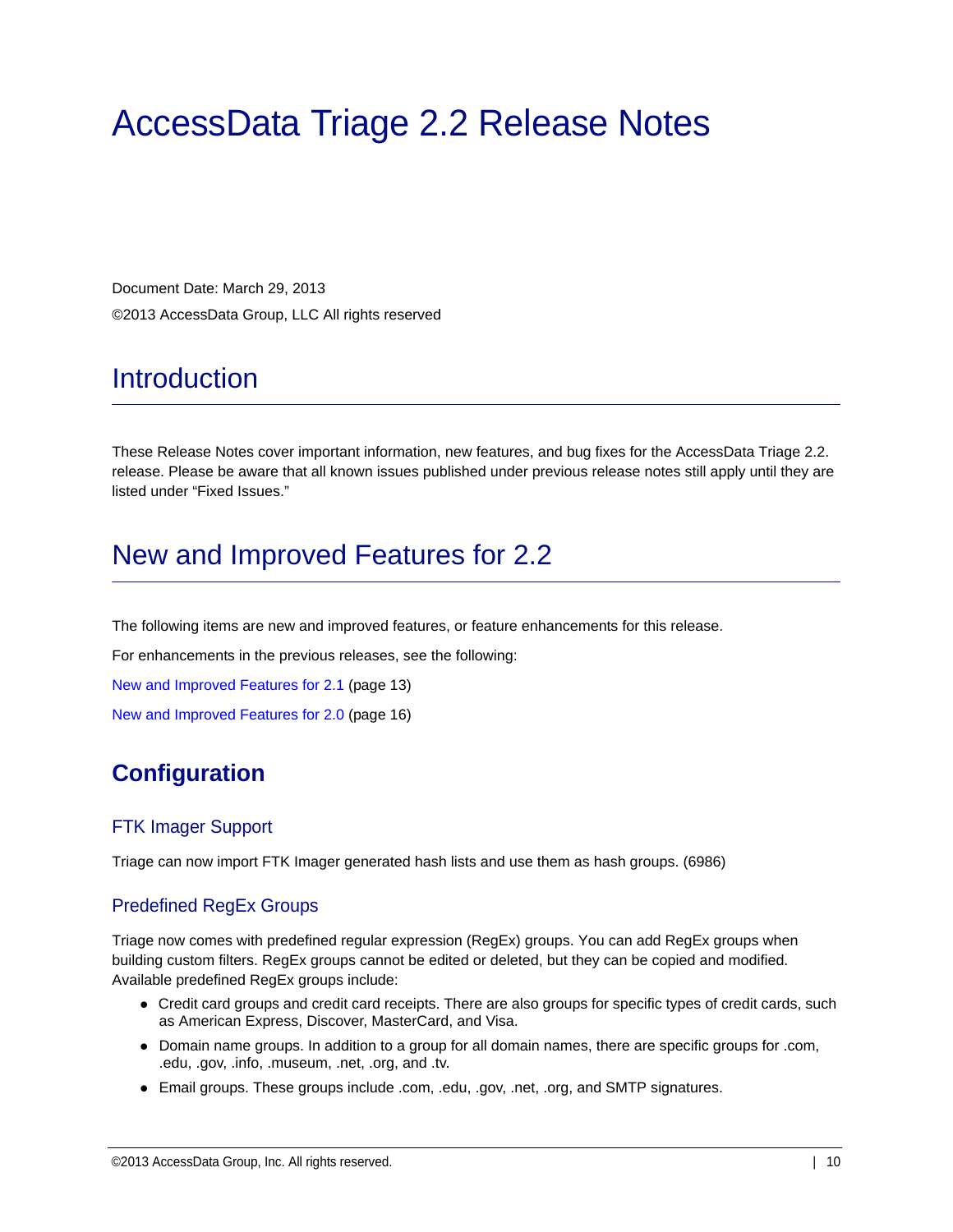- Unallocated space groups. These groups include INFO2 and Link file signatures.
- File sharing groups. These groups include Kazaa and Limewire.
- Internet address groups, such as IPv4 address and MAC Address.
- Orphaned index DAT files. These groups include files with date, files without date, cookie files, and history files.
- US and UK phone numbers.
- US Social Security number and US currency.
- The beginning of MSN Hotmail messages and the end of MSN Hotmail messages.
- Web searches. Search engine results include, Google, Ask Jeeves, eBay.com, AOL, and Mamma.com.
- URLs such as HTTP, HTTPS, FTP, and FTPS.

### **Data Collection**

#### Mac and Linux Support

Triage now supports collecting from Mac and Linux systems when doing a cold boot using the Triage Agent.

- The Admin console for data collected from Mac and Linux must still be run in Windows.
- Actions specific to Windows are not available when running on Mac or Linux.
- Live mode collection for Mac and Linux is not currently supported. (3637)

### **Review**

#### Native File Export from File Browser

You can now export a file to a disk from within the file browser. The selected file is written to the disk unencrypted and in its native format. (15782)

#### User Data

SAM (Security Accounts Manager) user information now includes password hashes if available. (10323)

# Fixed Issues for 2.2

The following issues have been resolved for this release. For fixed issues in the previous 2.x releases, see the following:

[Fixed Issues for 2.0 \(page 18\)](#page-17-0)

[Fixed Issues for 2.1 \(page 14\)](#page-13-0)

A bzip2 file can now be expanded without producing an error. (14911)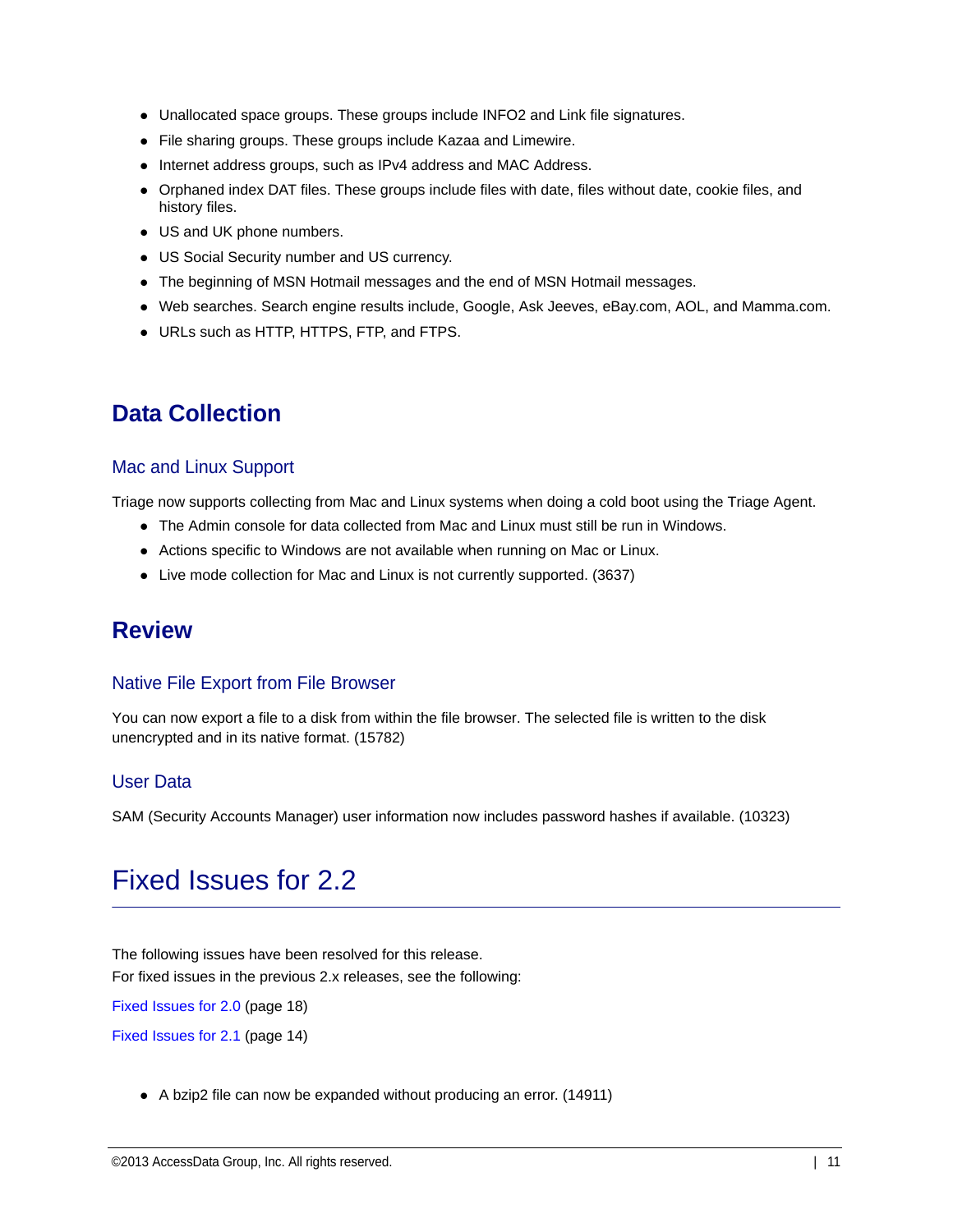- Returned data for the System Information action will appear correctly when performing a default boot collection. (7034)
- You can now export to a UNC path without producing an error. (15409)
- On a cold boot, the Agent now correctly displays predefined Export Options, such as Network Options or Triage Receiver Options. However, if the agent fails to connect and the predefined options fail to appear after twenty (20) seconds, you need to manually add the export options in the Agent. (15206)
- All timestamps are displayed as local time, unless labeled as a UTC or GMT timestamp in either the column header or in the actual timestamp. The one exception involves timestamps in a Custom File Search. These timestamps are dependent upon the type of file system that is being used. For example, NTFS file systems displays timestamps in UTC, but FAT32 file systems display timestamps in local time. (5743)
- When you perform a search with a custom profile, you can now stop the process before the profile has completed the search. (18303)

# Known Issues for 2.2

The following are known issues for this release:

For known issues found in the previous 2.x releases, see the following:

[Known Issues for 2.0 \(page 19\)](#page-18-0)

[Known Issues for 2.1 \(page 15\)](#page-14-0)

- When browsing through file trees in reviewing a collection, the file tree list will collapse if you switch between **Explore** and **List** file trees. (6981)
- If you refresh your license dongle twice, the client count will drop to zero on the dongle, and you will be unable to create Triage devices. (15160) Workaround: Avoid refreshing the dongle more than once. If this occurs, contact support to add the correct client counts to the dongle.

# Comments?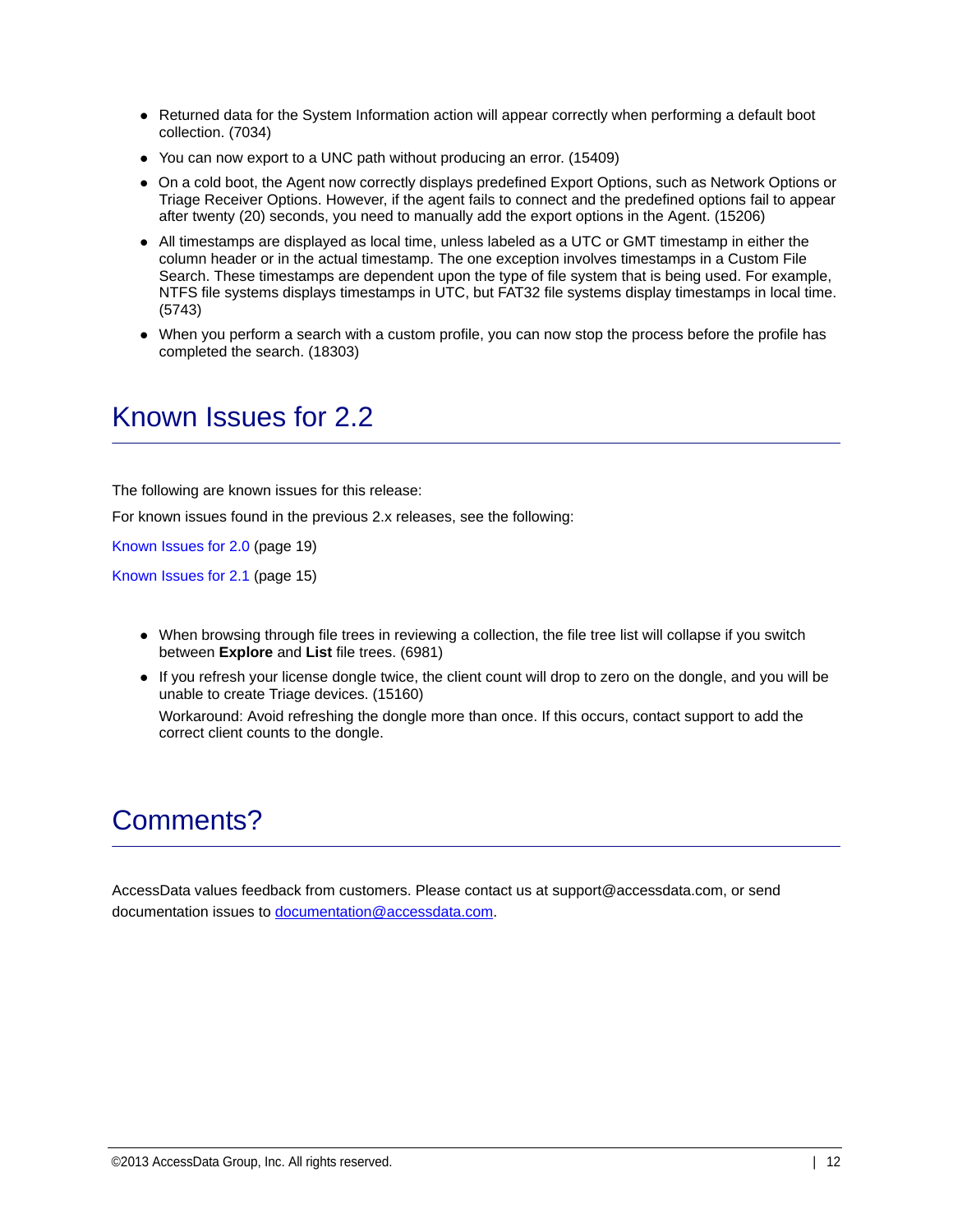### . AccessData Triage 2.1 Release Notes

# Introduction

These Release Notes cover important information, new features, and bug fixes for the AccessData Triage 2.1 [release. Please be aware that all known issues published under previous release notes still apply until they are](file:///\\servername\directory)  listed under "Fixed Issues."

For your convenience, the previous versions of the release notes are included at the end of this document. See the following:

[AccessData Triage 2.0 Release Notes \(page 16\)](#page-15-1)

# Important Information

When attempting to export a collection using a UNC path that is already mapped on the computer in use (i.e. [\\servername\directory](file:///\\servername\directory)), Triage might display an error. If this occurs, disconnect the mapped drive before continuing. Once Triage has finished its collection, you can re-map the drive.

# <span id="page-12-0"></span>New and Improved Features for 2.1

The following items are new and improved features, or feature enhancements for this release.

For enhancements in the previous releases, see the following:

[New and Improved Features for 2.0 \(page 16\)](#page-15-0)

### **Select Profile Option (Kiosk Mode)**

During evidence collection, a new pop-up window displays if multiple profiles are saved onto the device. The investigator can then select the correct profile from a list of available profiles (for example, Profile A Images, Profile B Volatile Data Capture, etc.).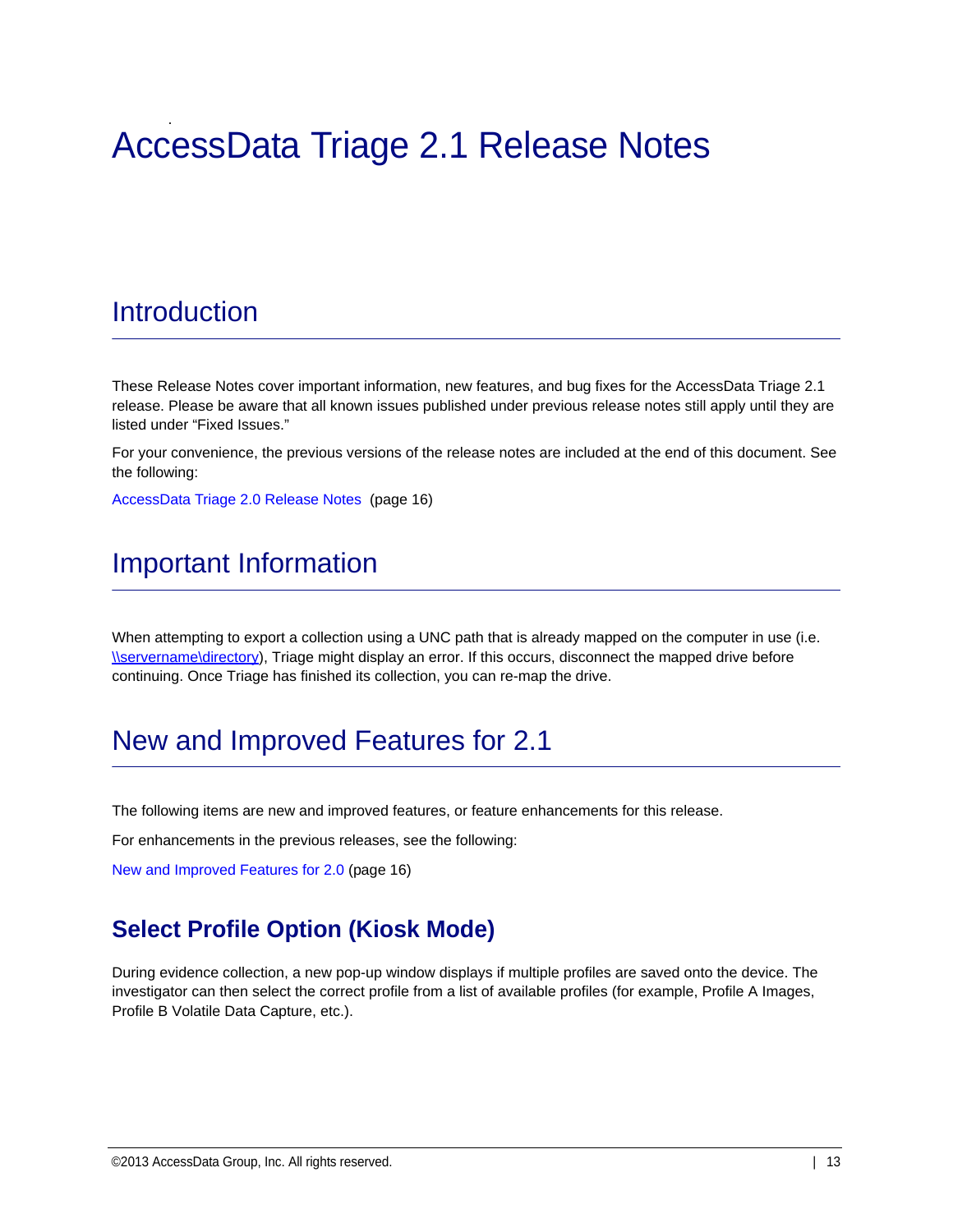#### **PDF Viewer**

You can now view PDF files in Natural view in addition to hex values. PDF files display in the review in both the Agent and Admin interfaces. If a PDF file does not have the .pdf extension, it will display as a raw stream.

#### **Data Collection**

The following data can be collected from the target system:

- Screenshots of individual windows on the target machine, including windows that have been minimized, moved off screen, or are "invisible" (such as windows that are running background processes).
	- Data is collected in live mode only.
	- **Some transparent windows may render as solid black or white. Windows may also display with** overlapped content or transparent borders.
- Additional data from USB devices.
	- Date when the USB device was first seen by the operating system (localtime).
	- Date when the associated volume was last mounted.
	- The user that mounted the drive.
	- Known drive letters associated with the drive.
	- Known volumes associated with the device. (This is available on Windows 7 and Vista only.)
- DNS cache data from the system.
	- Data is collected in live mode only.

#### **Expanded Export Options**

You can now set the target export destination when creating a Triage device.

- Administrators have the ability to validate UNC credentials before creating a Triage device.
- UNC and Receiver targets can be specified in two locations: in the Admin console during the Triage device creation process and in the Agent from the Evidence window.

#### **USB 3.0 Device Support**

Triage follows the USB 3.0 standard and can read and write to USB 3.0 devices. This allows Triage to take advantage of USB 3.0's faster transfer rates.

### <span id="page-13-0"></span>Fixed Issues for 2.1

The following issues have been resolved for this release. For fixed issues in the previous 2.x releases, see the following:

[Fixed Issues for 2.0 \(page 18\)](#page-17-0)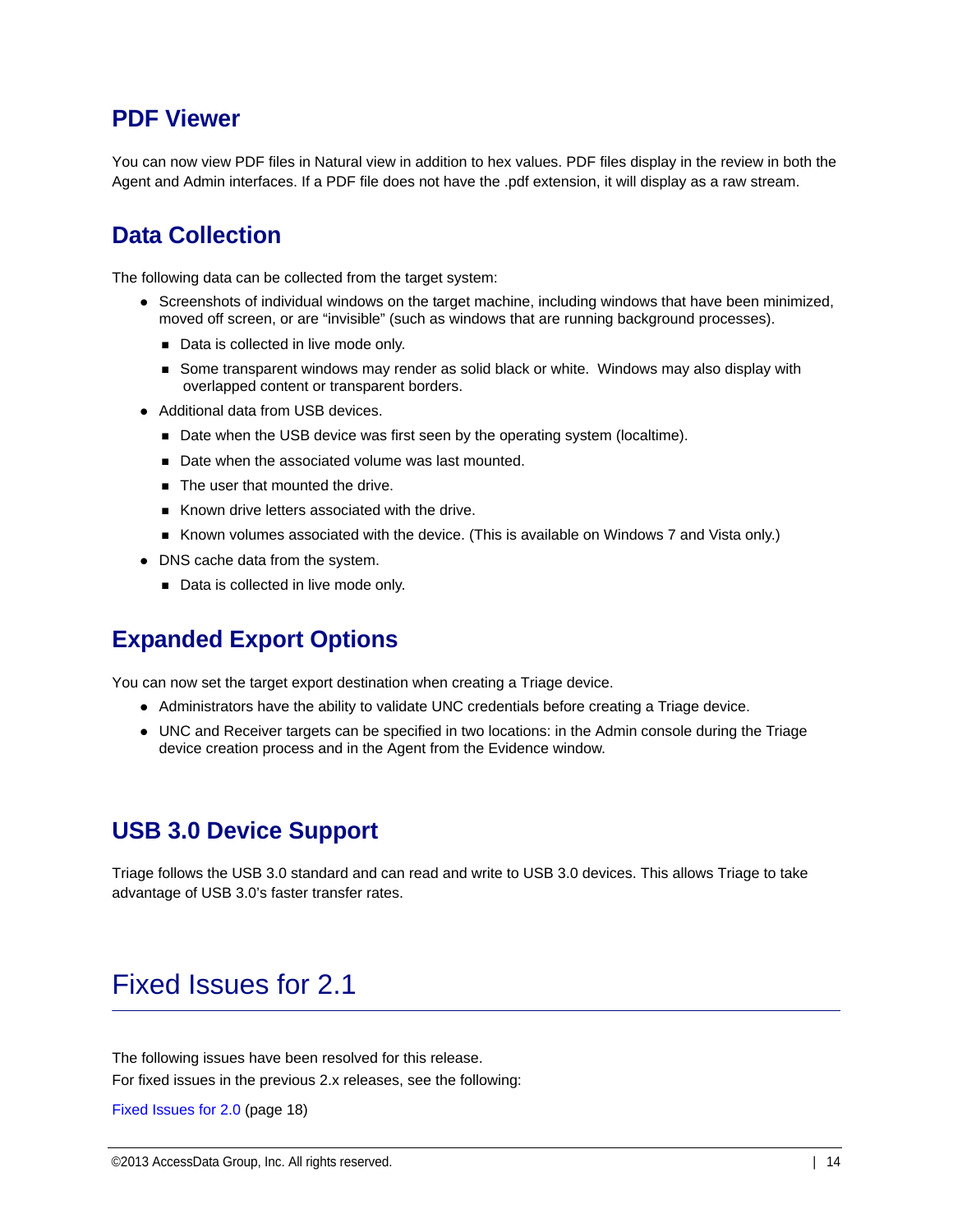- Fixed the issue where the collection list in Manage Triage Devices failed to update when a drive with no collections was selected. (10556)
- Fixed the issue where a user was unable to navigate to a recently exported collection when the collection was exported with a UNC path. (13913)
- Fixed the issue that occurred when performing a collection using the "Users Home Directory" default filter and the Explore node would fail to appear. (9805)
- Fixed the issue where Triage did not display the correct data size for logical data queued for export. (7812)
- Clarified terminology in the Admin user interface so that the wording is consistent throughout the user interface. (13895)
- Fixed the issue where an error would post when the user ran Triage with a virtual Codemeter. (14603)

# <span id="page-14-0"></span>Known Issues for 2.1

The following are known issues for this release:

For known issues found in the previous 2.x releases, see the following:

#### [Known Issues for 2.0 \(page 19\)](#page-18-0)

- A user may experience difficulty when attempting to expand a BZip2/BZ2 file. (14911)
- In some cases, when upgrading from Triage 1.x to 2.x, the license count in the Admin console will show  $\Omega$

**Workaround:** Call support and they will refresh your counts.

- A user may be unable to export to a network location (i.e. *\\servername\directory)* which is already mapped to a local drive. (13857) **Workaround:** Disconnect the mapped drive in Windows, configure the Triage Export option, and execute your collection. When the collection is finished, you can re-map your network drive in Windows.
- Upon a cold boot, the Agent may not display the predefined Export Options (i.e., Network Options or Triage Receiver options).

**Workaround:** Manually add the export options in the Agent under the Evidence tab > Export Options.

# Comments?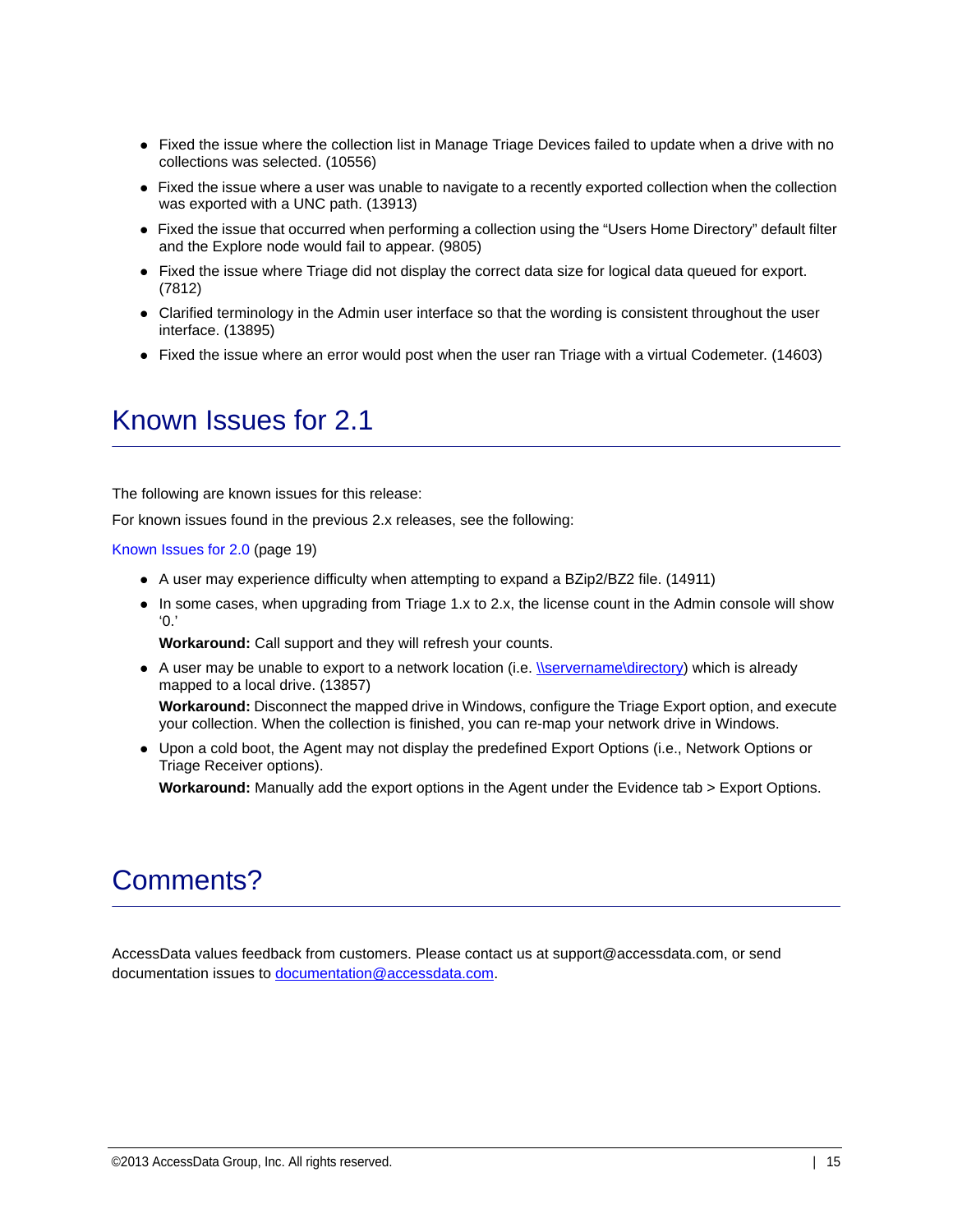# <span id="page-15-1"></span>AccessData Triage 2.0 Release Notes

# **Introduction**

These Release Notes cover important information, new features, and bug fixes for the AccessData Triage 2.0 release. Please be aware that all known issues published under previous release notes still apply until they are listed under "Fixed Issues."

# Important Information for 2.0

Triage 2.0 does not have backwards compatibility with earlier versions of Triage. However, 2.0 may be installed in tandem with 1.x versions on the same system, because the 2.0 version uses a separate database from 1.x.

# <span id="page-15-0"></span>New and Improved Features for 2.0

### **Ability to Expand, Search, and Extract from Compound Files/ Archives**

You can now collect more information from the investigated system:

- Using the Agent file system browser, a user can navigate through the archives and choose to save files within the archives.
- Triage now has the ability to expand compound files (archives) during search and filter operations.
- If you choose to Enable Archive Expansion during device creation and you select to save the entire archive within file system browser, Triage will only export out of the child item, not the root archive. To save the root archive, a user should not enable archive expansion during device creation.

### **Enhanced Search**

- Search text is no longer case sensitive when you search for terms while reviewing data in the Triage Admin interface. This allows you to get more results on your searches.
- New filtered keyword support allows you to search files for keywords and values, similar to using the native application.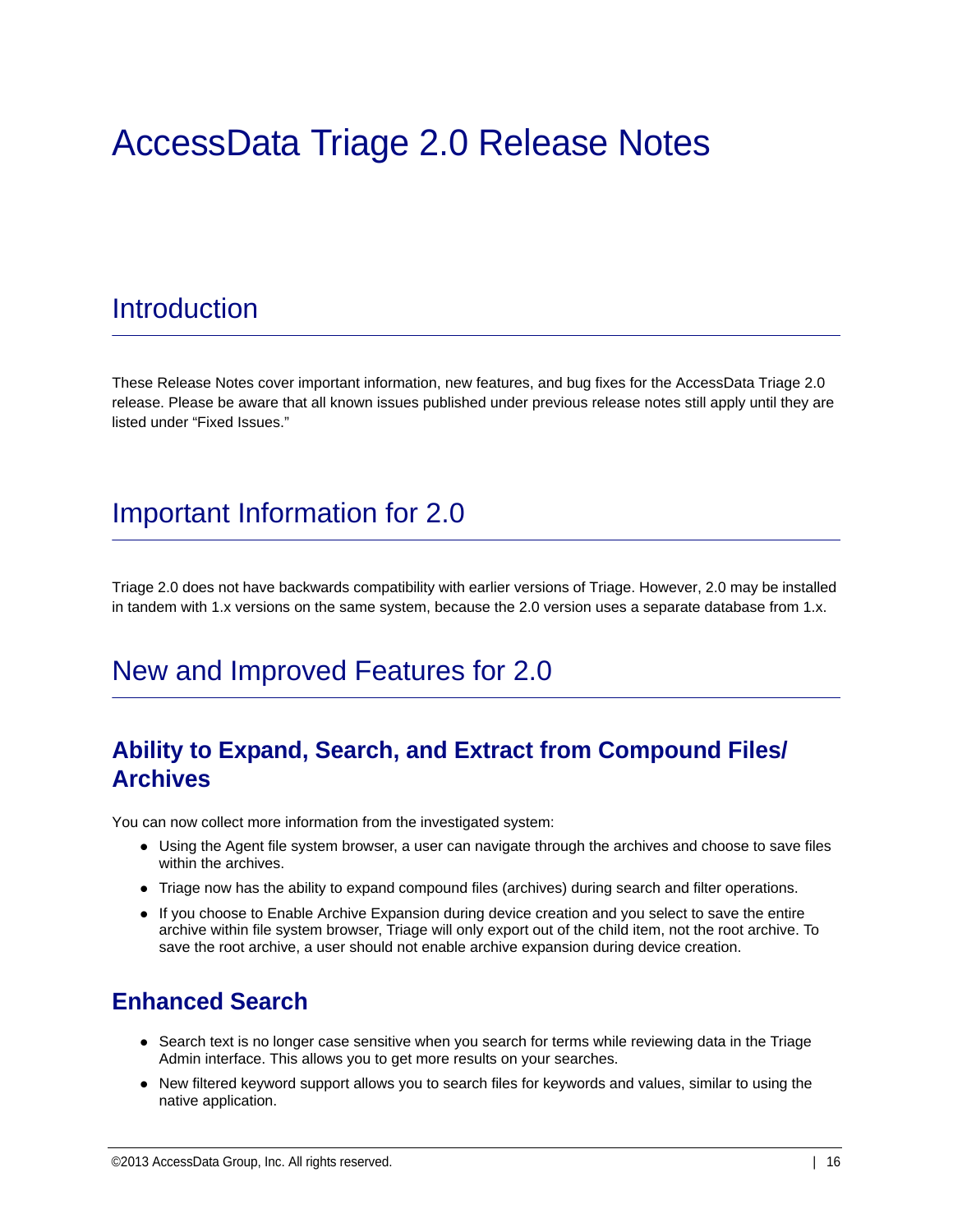All files are now searched from a binary and filtered text perspective.

### **Updated Email Search and Export**

When an email or an email attachment within an email archive matches the search criteria, the email message and its attachments will be collected as an MSG per responsive message.

### **Detect Encrypted Devices and Partitions**

Triage now searches for encrypted drives before you start a collection. You will receive a notification of encrypted drives/devices/partitions/volumes detected with the following types of encryption:

- Safeguard (Utimaco)
- Safeguard Enterprise (Utimaco)
- $\bullet$  PGP
- McAfee Safeboot
- Guardian Edge
- Point Sec
- Bitlocker (Vista only)

### **Prevent File System Browsing**

You now have the option to prevent the investigator from browsing the file system during collection. This is a per device option, so you can enable this option when you create a Custom Triage Device.

### **Multiple Profiles Support**

You now have the ability to save multiple profiles on a single device. When you execute Triage on a target, you can choose which profile to run.

### **Custom File Filter Columns**

Columns for Keyword List and Explicit Image Detection (EID) have been added to the Custom File Search tab of the review. This allows you to quickly find files that were flagged for Keyword or EID matches when reviewing collected data.

### **Core Code Improvements**

Updates to the core code allow Triage to operate with greater accuracy for filtering, and to use memory more efficiently.

- File pointers are stored in memory instead of whole files.
- Triage leverages the same agent code for filtering and searching.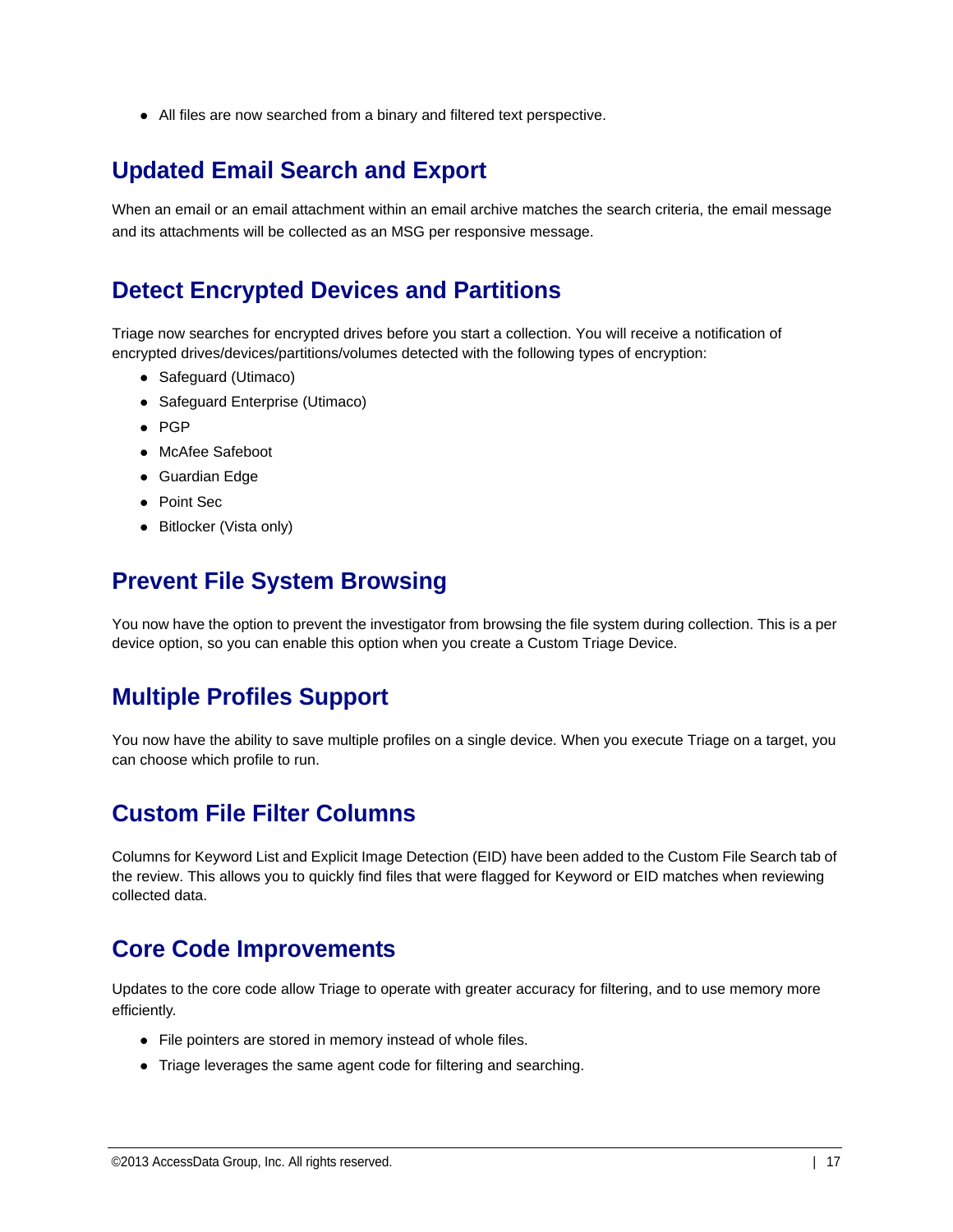### **Compatibility with other AccessData Products**

Triage's image evidence that's encrypted with a user supplied password is now compatible with other AccessData products, such as Imager. This feature is not in the international version.

### **Expanded Support with Triage Receiver**

- Triage Receiver now supports multiple concurrent connections.
- Triage Receiver now supports IPv6 (Internet Protocol Version 6).
- Triage Receiver now supports encrypted communication with Triage Agent (not in the international version).

### **Updated SQLite Parser**

An updated SQLite engine allows you to open newer versions of SQLite, including Firefox databases.

# <span id="page-17-0"></span>Fixed Issues for 2.0

- Fixed the issue where running multiple searches while reviewing a collection resulted in incorrect search results. (6970)
- Fixed the issue where deselecting a checked option in the Custom Filter Wizard did not remove the option from the filter as expected. (7042)
- Fixed the issue where the search field was active when a parent node was selected when reviewing a collection. (7287)
- Added a dialog box to warn the user that a device was being overwritten.
- Fixed the issue with the autorun executable. (8754)
- Fixed the issue where attempting to collect twice in the same day, on the same computer, using the same profile would overwrite the first collection, rather than creating a second collection. (62063) (58138)
- Fixed the issue where a user could not retrieve an image from a device that was created on a different Admin computer unless the device has a password. (63511)
- Fixed the issue where collecting to the receiver from an IP more than once per day would overwrite data each time it was collected. (63746)
- Fixed the issue where physical images that were acquired manually could not be reported on or reviewed in the Admin console. (63635)
- Fixed the issue where stopping a physical export of an E01 or S01 will cause an error to appear on the Receiver. (61633)
- Fixed the issue where if the USB is booted on a target device, then switched to another USB once the agent is open, Triage would not recognize the profile of the new USB. (61545)
- Fixed the issue where only one physical collection could be done per instance of opening the agent. (58478)
- Fixed the issue where failure to select a profile in the Manage Triage Devices dialog, when saving a collection, produces the message, "collection has already been saved," rather than, "no selections were made." (56294)